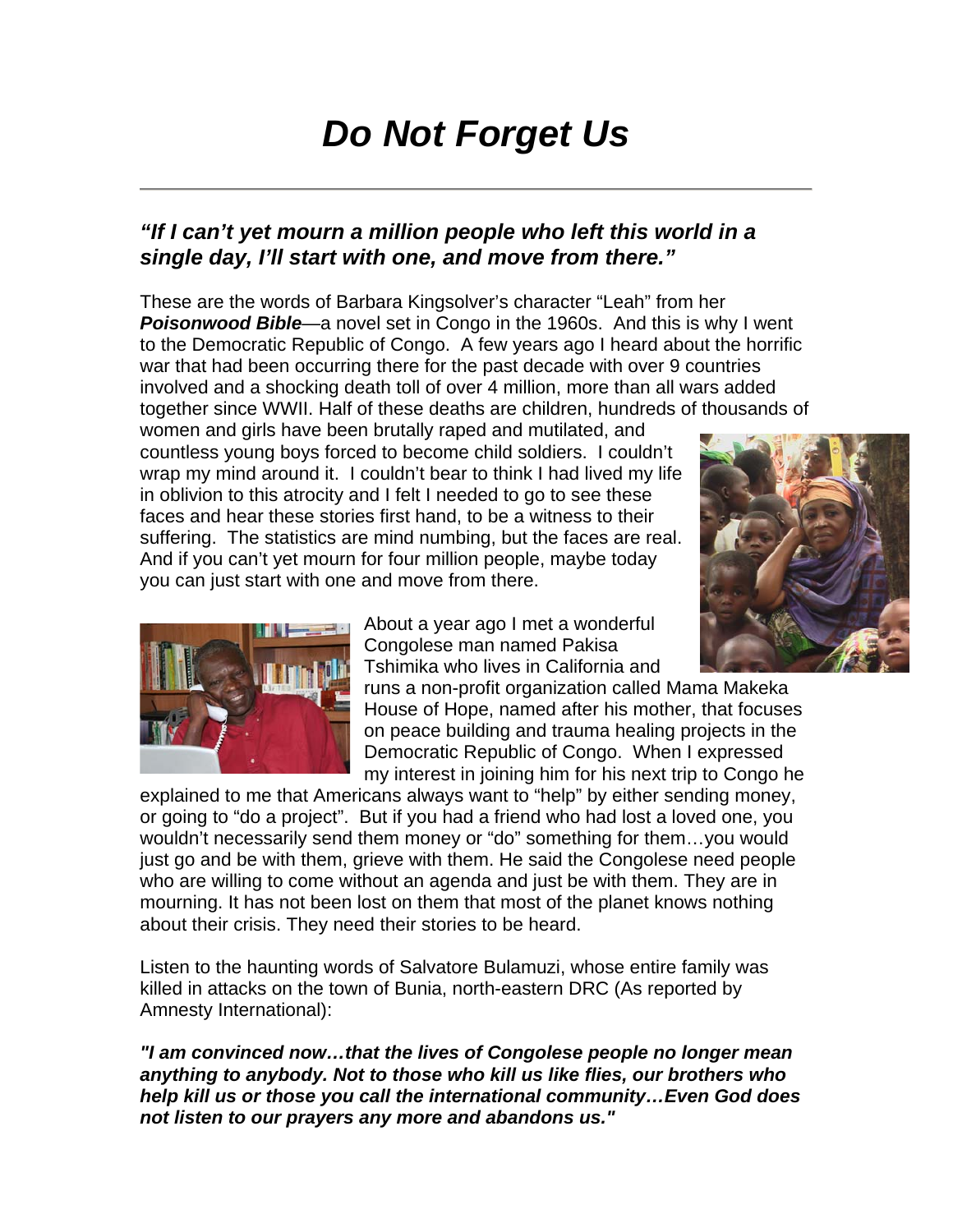So I went in January of this year and spent a month traveling in Congo, listening and learning and just being with the people I met. While there I became very aware of the problems of traditional humanitarian aid, often sustaining and sometimes even generating conflict. It also represents a certain white, western superiority that creates a hierarchy with the end receiver on the bottom, and I could sense the Congolese resentment about that. I saw very centralized aid, never making it to the poorest of the poor who really need it in isolated rural places. Many aid organizations are big, beaurocratic businesses in which money is passed through so many hands very little of it ever actually makes it to it's intended receiver. All in all I was confronted with the fact that most aid as we know it is at best ineffective and at worst harmful to the soul of a people. This was disheartening as I sought a way to be involved that was based on relationship and sharing.

Then I began to meet some amazing people who recognized the needs in their communities and were responding on their own in powerful and creative ways…



I stayed with a Congolese woman named Yvette Kalumuna and her family in Bukavu. She directs an organization called PAREC (for peace and reconciliation) that recognized one of the first obstacles towards peace and security in Congo is the fact that there are still so many weapons floating around in the civilian population. She helped develop a plan to offer highly prized bicycles or tin roofing in

exchange for weapons. Once the weapons are turned over PAREC organizes a community gathering at which the weapons are ceremoniously destroyed as a real and symbolic act of peace. The destroyed weapons are then sent to a foundry where they are melted down, transformed into agricultural tools, and then reinvested in the communities they originally came from.

Yvette now has militia members and civilians lined up at the door ready to hand over their weapons, the only problem is that she doesn't have the funding to purchase enough bicyles or tin roofing to make the exchanges.

One of the places this program is sorely needed is in the Walungu district outside of Bukavu on the eastern border of Congo where the brunt of the violence has occurred. This area is still considered a "red zone" by UN Peacekeepers operating there and to this day the region continues to experience attacks from renegade militias including the Interahamwe responsible for the Rwanda massacre. In some areas I was told that up to 90% of the women have been raped. Many more than once. The attack on the women of Congo has been a pre-meditated weapon of war. In

my eyes what has been done is a form of deferred genocide.

Photo removed due to copyright issues.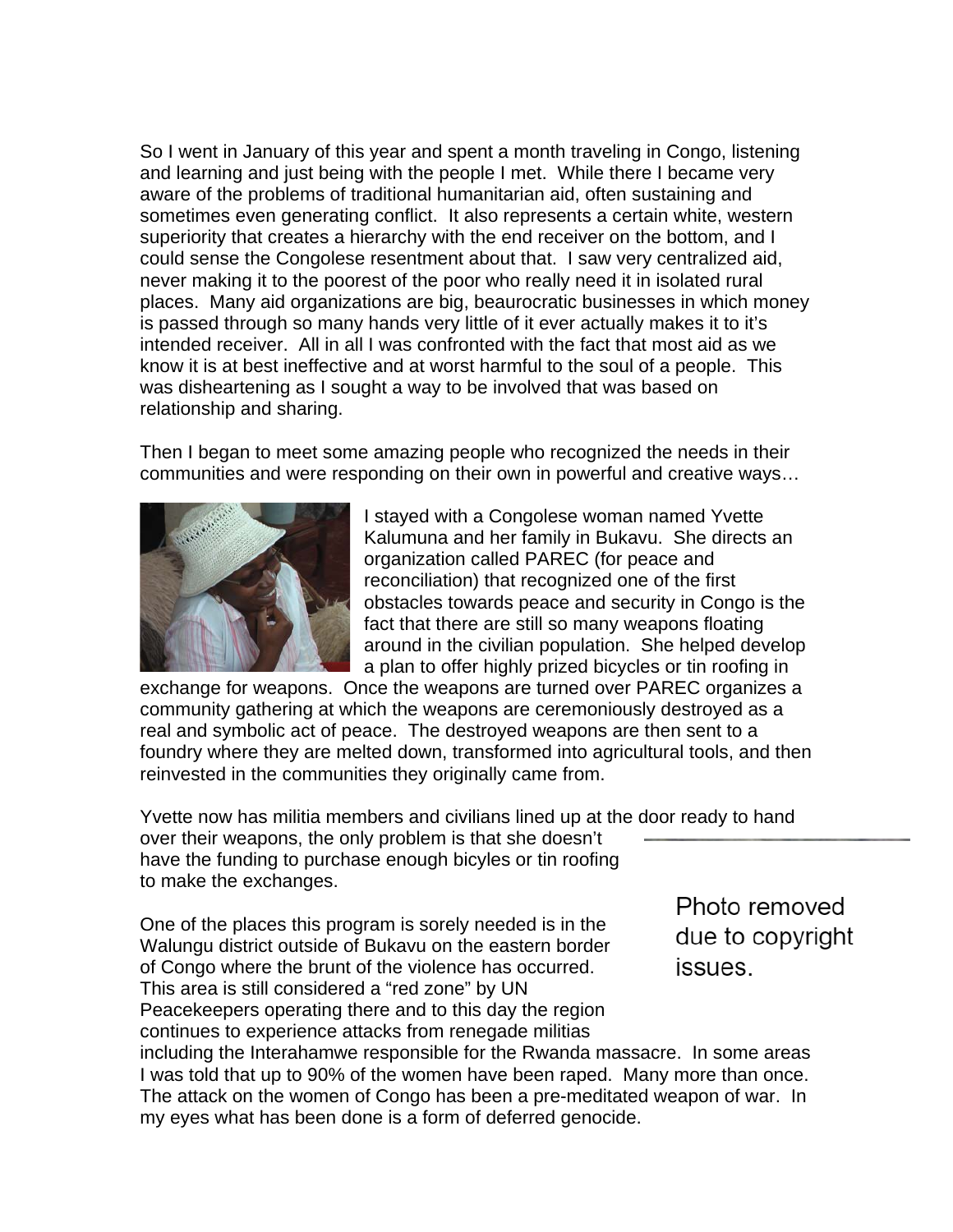

Women and even young girls have been gang raped and then mutilated to the point that if they don't die from their wounds they are left with a condition called *fistula* in which they constantly leak urine and feces and will never be able to bear children again. Due to the shame of rape

and the unpleasantness of their condition most women are abandoned by their husbands and rejected by their communities. In this way begins the breakdown and eventual destruction of

families, communities, and ultimately a nation.

Everywhere I traveled in Congo I saw that it was women, or the "mamas" as the Congolese call them, who were holding their families and communities together. It is the





women who work the land and cook the food, they collect the firewood and sew the clothes. They are the primary caregivers for their children and across the board are doing everything they can to secure their children's health and education, and therefore the future of this nation. Due to the rapes women now live in fear of going to work their fields which is resulting in food shortages and starvation.

Congo is being held up on the backs of women and

for them to be affronted in this way is to pull the rug out on the whole society. Whatever politicians may refer to this as, I call it genocide.

Recognizing this great need in their community the Walungu hospital staff sat down with Pakisa and I to talk about how they would like to be able to care for their community, particularly the women in their community. Congo is separated into health zones, which is one of the only remaining infrastructures still in place. So there is a centrally located hospital which acts as both a health care and community center of sorts for each region. Women in the Walungu area have been among the hardest hit by the sexual violence, yet there



are no doctors at the Walungu hospital that know how to perform fistula surgery.

Women are left with no option other than to travel long distances over dangerous territory to get to one of two hospitals in Eastern Congo that provide this surgery. They must be physically able to travel and have the financial means which excludes many. But even if they meet these criteria most choose not to go because they have children they need to care for at home.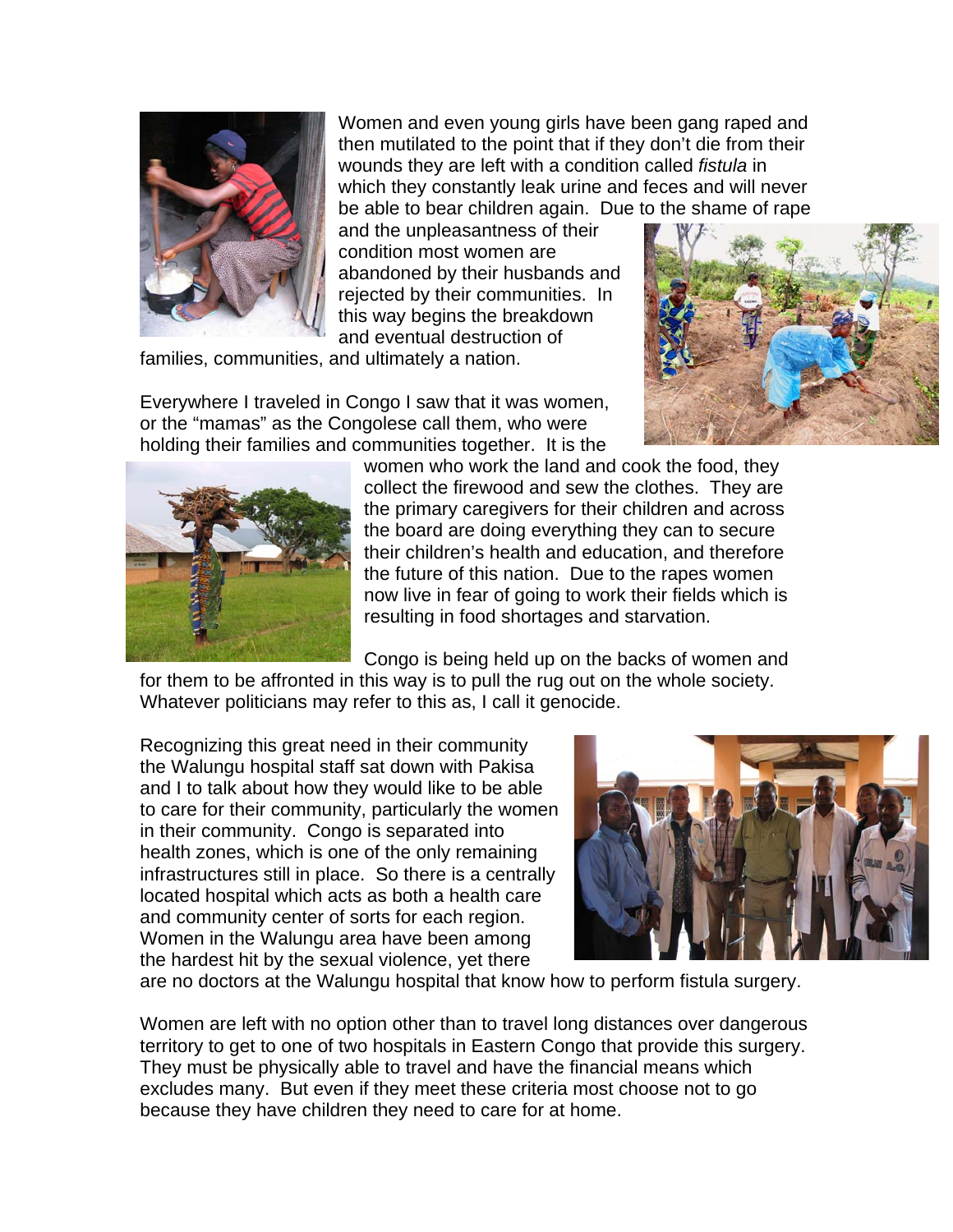In meeting with the Walungu community we came up with a plan to raise funds to be able to send a volunteer doctor to teach the doctors in Walungu how to perform this important surgery.



But physical healing is only the beginning for these women. The emotional and psychological trauma they have experienced is equally if not more wounding. There are simply not enough counselors in Congo to address the needs of these countless victims. So we have begun developing a plan to offer a peer counseling program. Women who come through the hospital for the surgery will receive some trauma counseling and then may volunteer to learn some basic counseling skills in order to reach out to the next women that come there for assistance.

Finally, it became clear that these women then need a way of supporting themselves and their children since many of them have been abandoned by their husbands. The nurses at Walungu hospital have already begun to develop a micro-credit plan in which small sums of money could be borrowed to help women build their already existing small businesses. And for those without an income generating skill, the hospital has a workshop with one sewing maching to help women learn how to sew. These nurses just need the seed money to get the microcredit lending program going and a few more sewing machines and supplies for the workshop.





From healing towards empowerment, we are calling this project "Beauty From Ashes" based on the biblical themes from the book of Isaiah chapter 61 that talks about binding up the broken hearted, providing for those who grieve, and bestowing on them a crown of beauty instead of ashes.

What I love about this Walungu project is that it is initiated by Congolese people responding to their own community needs. It is not a big, fancy program dictated by white westerners from afar.

This is a cross-cultural collaboration of small peace and justice organizations, churches, and individuals in DRC and around the globe. These are people that I've gotten to know and

trust, and funding that is sent will truly go directly to the work, instead of through the endless chain in big aid operations. It is a project based on relationship and working together, not condescending charity.

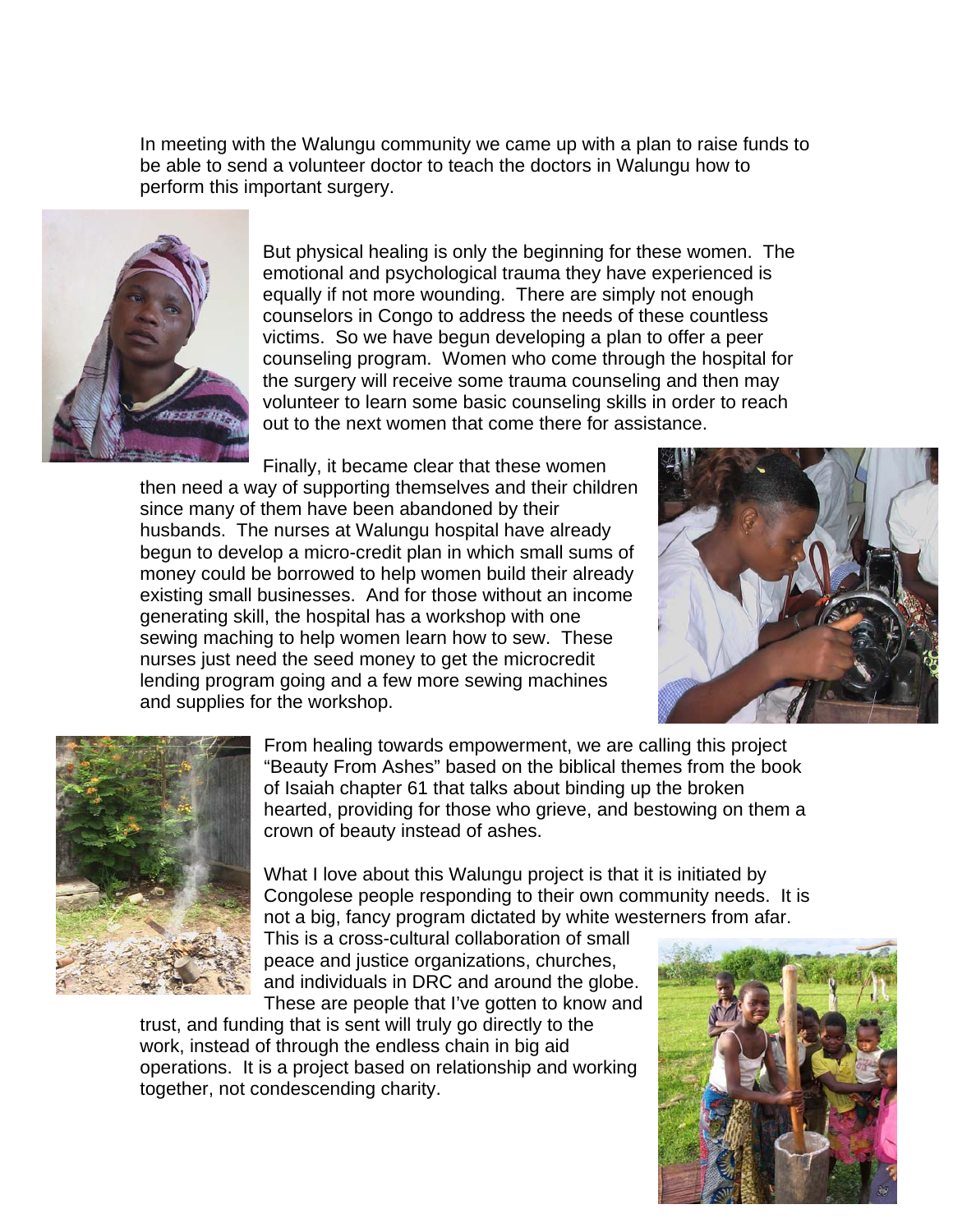But I am also reminded by Martin Luther King Jr.'s famous words that being a "good samaritan" is not enough:

*"A true revolution of values will soon cause us to question the fairness and justice of many of our past and present policies. On the one hand, we are called to play the Good Samaritan on life's roadside, but that will be only an initial act. One day we must come to see that the whole Jericho Road must be transformed so that men and women will not be constantly beaten and robbed as they make their journey on life's highway. True compassion is more than flinging a coin to a beggar. It comes to see that an edifice which produces beggars needs restructuring. A true revolution of values will soon look uneasily on the glaring contrast of poverty and wealth."* 

Indeed these acts of mercy must be fortified with voices crying out for justice in Congo. Congo has a long history of political and economic exploitation by most of the rest of the planet due to it's rich natural resources. (In fact you most likely own a small piece of Congo in the form of a mineral called Coltan used to make semiconductors in cell phones.) I believe Congo is a key to the empowerment of the entire continent of Africa. As Human Rights Watch put it, *"If you want peace in Africa, then you have to deal with the biggest country right at its heart."*

Congo must no longer be viewed as the 'heart of darkness' as some have referred to it, but instead as the *hope* of Africa. Along with our giving must be the important work of advocacy demanding economic



justice for Congo. War is just the end result of many injustices, so while we work together to provide healing to this torn land we must also seek to end the reasons why this war happened at all. And to remember that indeed our own liberation is tied up with Congo's. As Aboriginal activist Lilla Watson warns, *"If you have come to help me you are wasting your time. But if you have come because your liberation is tied up with mine, then let us work together."* 



As I reflect on my journey to Congo I am constantly reminded of the beautiful people I met who shared their stories of loss and devastation with me, but then danced and sang with so much passion and hope. They taught me so much about life and love and true hospitality. And always, always as I said goodbye I heard the same refrain…